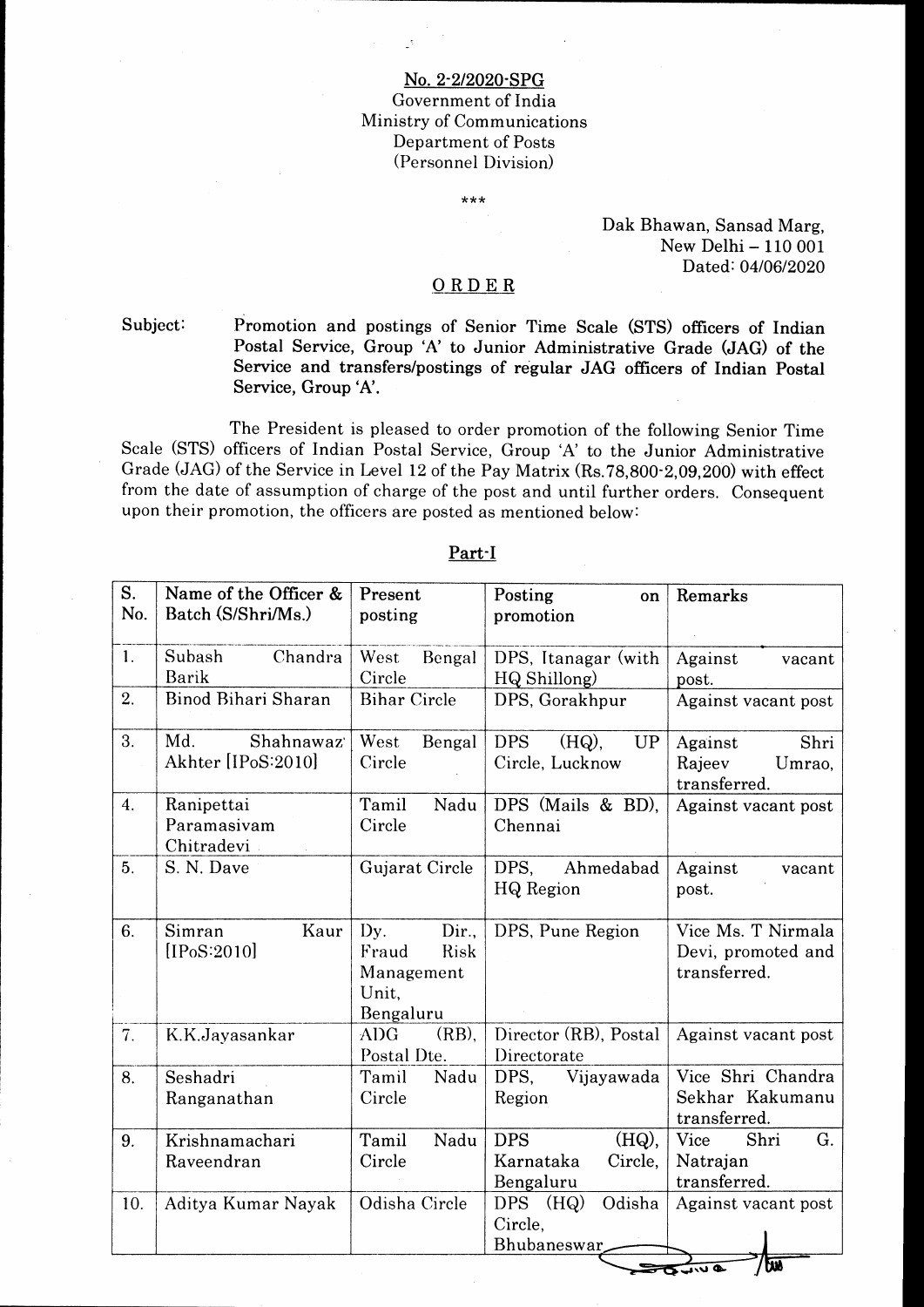| 11. | Radhika<br>Dhir       | Haryana                 | DPS (HQ & Mails),        | Vice Shri<br>Pankaj |
|-----|-----------------------|-------------------------|--------------------------|---------------------|
|     | [IPoS:2010]           | Circle                  | Circle,<br>Punjab        | Mishra<br>Kumar     |
|     |                       |                         | Chandigarh               | transferred.        |
| 12. | Archana               | Kerala Circle           | DPS.<br>Central          | Against vacant post |
|     | Gopinath[IPoS:2010]   |                         | Region, Kochi            |                     |
| 13. | Arkaja<br>Das         | $(CSI)$ ,<br><b>ADG</b> | (Tech),<br>Director      | Against vacant post |
|     | [IPoS:2010]           | Postal Dte.             | Postal Dte.              |                     |
| 14. | Neetu                 | ${\rm West}$<br>Bengal  | $(HQ)$ ,<br>DPS<br>West  | Against<br>Manoj    |
|     | [IPoS:2010]           | Circle                  | Circle,<br>Bengal        | Kumar-I             |
|     |                       |                         | Kolkata                  | transferred.        |
| 15. | Kumar<br>Pawan        | Delhi Circle            | DPS.<br>Bhagalpur        | Against vacant post |
|     | [IPoS:2010]           |                         | Region                   |                     |
| 16. | Keviwetuonuo<br>Alice | Assam Circle            | DPS<br>$(HQ)$ ,<br>Assam | Against vacant post |
|     | Vizo [IPoS:2010]      |                         | Circle, Guwahati         |                     |
| 17. | Vickey<br>Kumar       | Delhi Circle            | $(MO)$ ,<br>Director     | Against vacant post |
|     | [IPoS:2010]           |                         | Postal Dte.              |                     |
| 18. | Singh<br>Bishan       | Himachal                | (CBS)<br>Director        | Against vacant post |
|     | [IPoS:2010]           | Pradesh Circle          | Postal Dte.              |                     |

2. In case the officers wish to choose the date of fixation of pay under  $FR-22(I)(a)(1)$ , they can do so within one month from the date of assumption of charge.

3. The officers may be relieved to join their new post on promotion.

4. Major (Ms.) Disha Pannu [IPoS:2010], Major (Ms.) Shilpa Rao Tanugula [IPoS:2010] and Major (Ms.) Loveleena Jaiswal [IPoS:2010], who are on deputation outside the cadre (in APS), will be granted proforma promotion in accordance with the extant instructions on the subject.

# part-Il

5. Orders of the Competent Authority are hereby conveyed for transfers/postings of the following regular officers of Junior Administrative Grade (JAG) of the Indian.Postal Service, Group 'A' with immediate effect and until further orders in public interest/on request:

| (A)<br>JAG Officers who have completed tenures: |
|-------------------------------------------------|
|-------------------------------------------------|

| S.<br>No.      | of<br>the<br>Name<br>Officer & Batch<br>(S/Shri/Ms.)           | Presently posted                                            | Posting<br>on<br>transfer           | Remarks                                                                                                                          |  |
|----------------|----------------------------------------------------------------|-------------------------------------------------------------|-------------------------------------|----------------------------------------------------------------------------------------------------------------------------------|--|
| 1.             | G Natrajan<br>(IPoS: 2001)                                     | $(HQ)$ ,<br><b>DPS</b><br>Karnataka<br>Circle,<br>Bengaluru | DPS.<br>Chennai<br>City Region      | (The<br>On Request<br>officer will forego<br>TA/TP)<br>and vice<br>Shri<br>A<br>Govindarajan,<br>promoted<br>and<br>transferred. |  |
| 2 <sub>1</sub> | Rajeev Umrao<br>$(1\text{PoS}: 2001)$                          | DPS (HQ), UP Circle,<br>Lucknow                             | DPS, Agra Region                    | Vice Atul Kumar<br>Shrivastava,<br>transferred.                                                                                  |  |
| 3.             | Sayeed Rashid<br>(IPoS: 2003)                                  | (HQ), Kerala<br><b>DPS</b><br>Circle, Trivandrum            | No change                           | Extension for one<br>year                                                                                                        |  |
| 4.             | Kumar<br>Atul<br>Srivastava<br>$($ IP <sub>0</sub> S: 2005 $)$ | DPS, Agra Region                                            | (Staff),<br>Director<br>Postal Dte. | G<br>Shri<br>Vice<br>Rajeev,<br>Director<br>(Staff), proceeding<br>on leave.                                                     |  |
|                |                                                                |                                                             |                                     |                                                                                                                                  |  |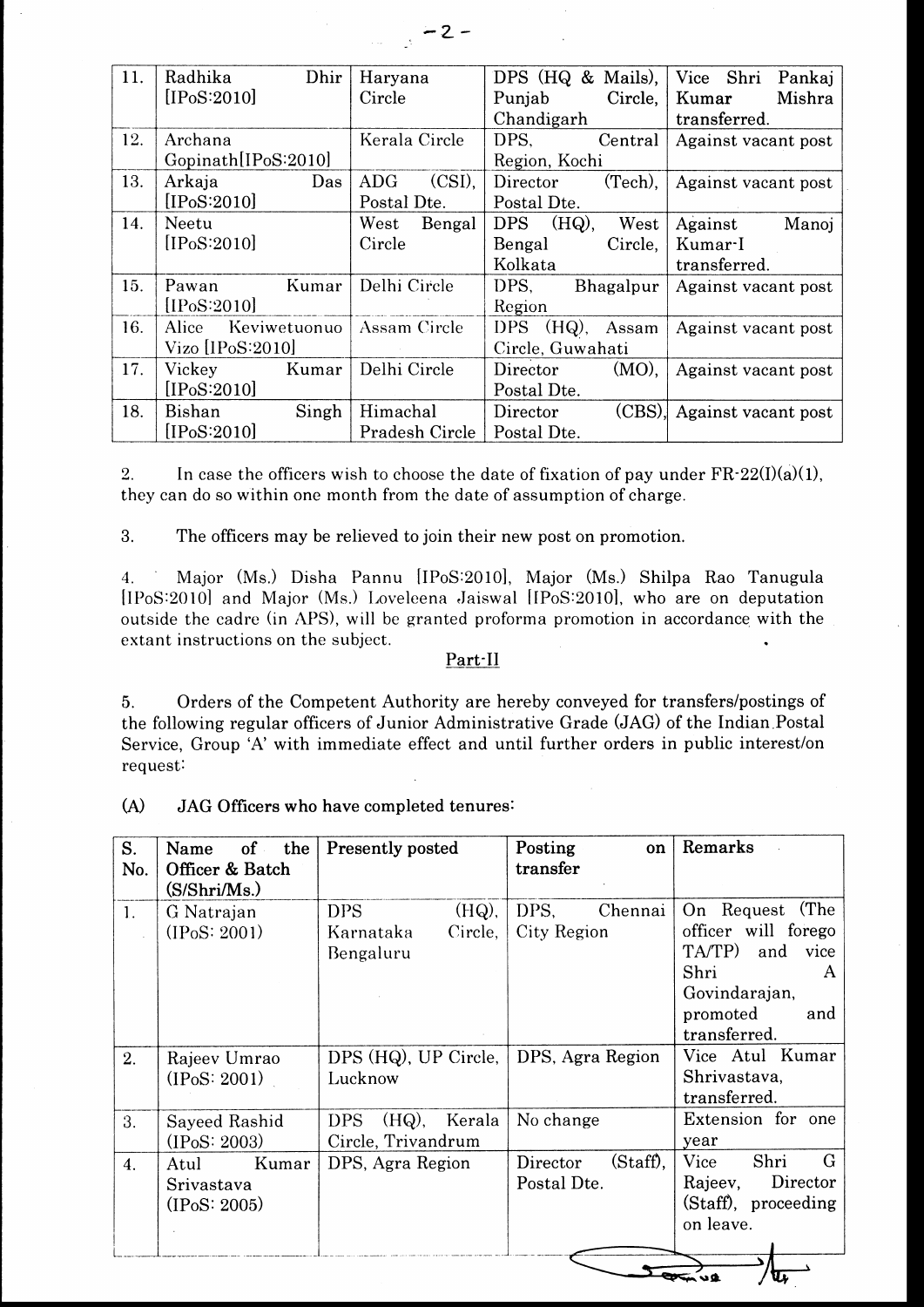| -5. | Kaiya Arora | DPS, Mumbai Region   DPS, |                     |               | Navi   Against | vacant |
|-----|-------------|---------------------------|---------------------|---------------|----------------|--------|
|     | (IPS: 2007) |                           | Mumbai              | Region   post |                |        |
|     |             |                           | with additional     |               |                |        |
|     |             |                           | charge of Director, |               |                |        |
|     |             |                           | PLI, Investment     |               |                |        |
|     |             |                           | Board, Mumbai       |               |                |        |

#### (B) JAG Officers who have not completed tenures:

| S.<br>No.        | of<br>the<br>Name<br>Officer & Batch<br>(S/Shri/Ms.) | Presently posted                                               | Posting<br>on<br>transfer                                 | Remarks                                                                                  |
|------------------|------------------------------------------------------|----------------------------------------------------------------|-----------------------------------------------------------|------------------------------------------------------------------------------------------|
| $\mathbf{1}$ .   | Manoj Kumar-I<br>(IPoS: 2003)                        | <b>DPS</b><br>$(HQ)$ ,<br>West<br>Bengal<br>Circle,<br>Kolkata | DPS,<br>Kolkata<br>Region                                 | Against<br>vacant<br>post, at the same<br>station,<br>in<br>administrative<br>interests. |
| 2.               | Chandra Sekhar<br>Kakumanu<br>(IPS: 2006)            | DPS,<br>Vijayawada<br>Region                                   | <b>DPS</b><br>$(HQ)$ ,<br>AP<br>Circle, Vijayawada        | Against<br>vacant<br>post, at the same<br>station, in<br>administrative<br>interests.    |
| 3.               | Harendra Singh                                       | Director (FS), Postal<br>D <sub>te</sub> .                     | Director<br>(Investigation),<br><b>Postal Directorate</b> | the<br>At<br>same<br>station vice Shri C<br>Ramakrishnan,<br>R.<br>transferred.          |
| $\overline{4}$ . | Pankaj<br>Kumar<br>Mishra                            | Mail),<br>DPS $(HQ \&$<br>Circle,<br>Punjab<br>Chandigarh      | DPS (HQ), Bihar<br>Circle, Patna                          | On<br>request<br>and<br>vice Shri Shankar<br>Prasad, transferred.                        |
| 5 <sub>1</sub>   | Shankar Prasad                                       | $(HQ)$ ,<br>DPS<br>Bihar<br>Circle, Patna                      | DPS, Muzaffarpur<br>Region                                | Request<br>On<br>and<br>against<br>vacant<br>post                                        |
| 6.               | $\mathcal{C}$<br>$\mathbf{R}$<br>Ramakrishnan        | Director<br>(Investigation), Postal<br>Directorate             | Coimbatore<br>DPS,<br>Region                              | On<br>and<br>request<br>against<br>vacant<br>post                                        |
| 7.               | Sunil Kumar                                          | On deputation (APS)                                            | DPS, Ghaziabad                                            | On<br>request<br>and<br>after repatriation                                               |

6. Relevant charge reports may be sent in due course

l. Hindi version will follow.

m

(Vinayak Assistant Director General (SPG)

#### Copy forwarded to:

- 1. PS to Minister of Communications/Minister of State for Communications
- 2. Sr. PPS to Secretary (Posts)/PPS to Director General Postal Services
- 3. Union Public Service Commission, New Delhi, w.r.t. their Communication No. 24/03/2020·EO (SM.II) dated 27.05.2020.
- 4. PPS/PS to Additional Director General (Coordination)/All Members, PSB
- 5. Additional Secretary & Financial Advisor
- 6. Addl. DG, APS C/o 56 APO